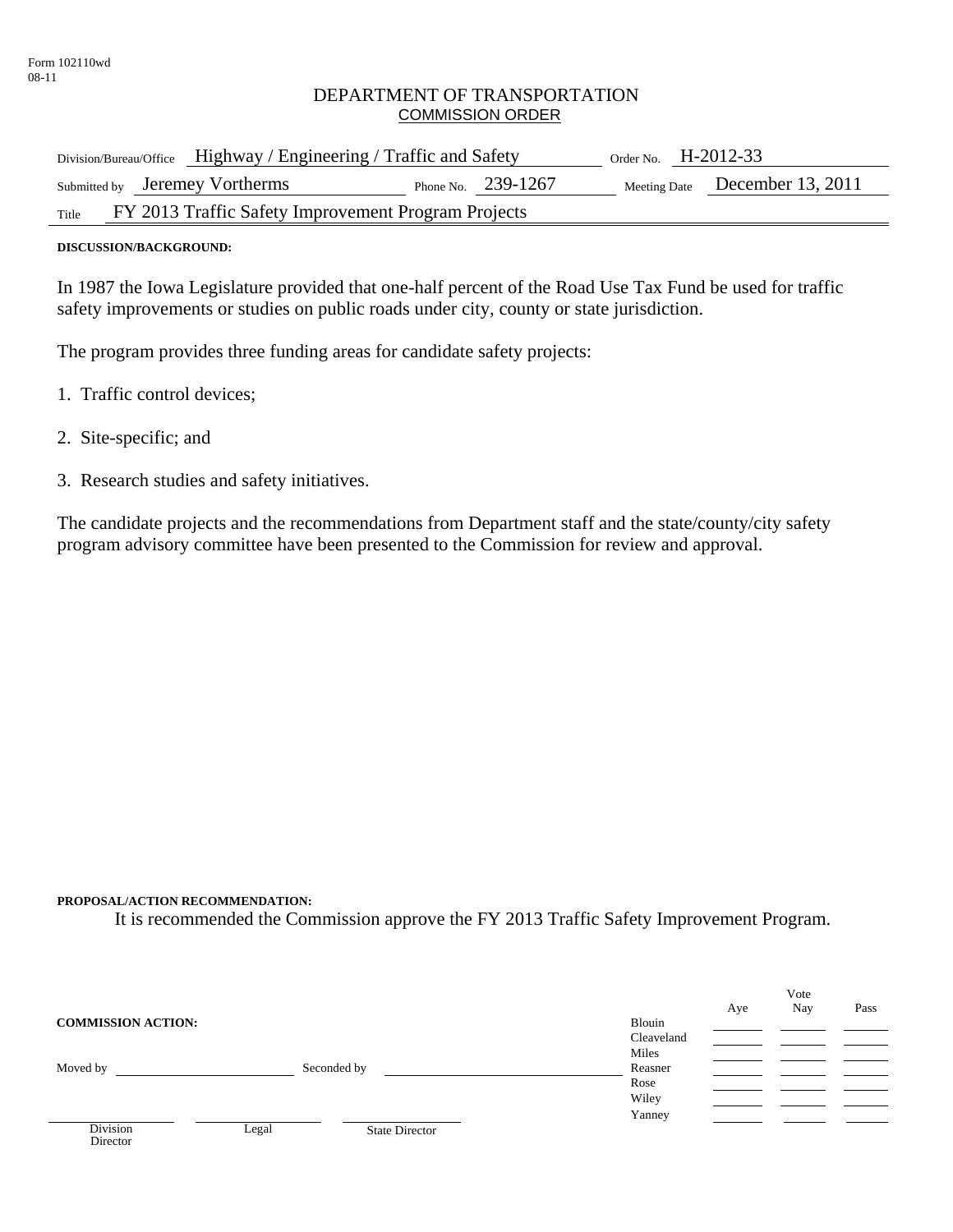## H-2012-33

Jeremey Vortherms, Office of Traffic and Safety, said he presented the recommended Traffic Safety Improvement Program at the Commission's November workshop, and he requested Commission approval of the program.

Commissioner Yanney moved, Commissioner Wiley seconded the Commission approve the FY 2012 Traffic Safety Improvement Program. All voted aye.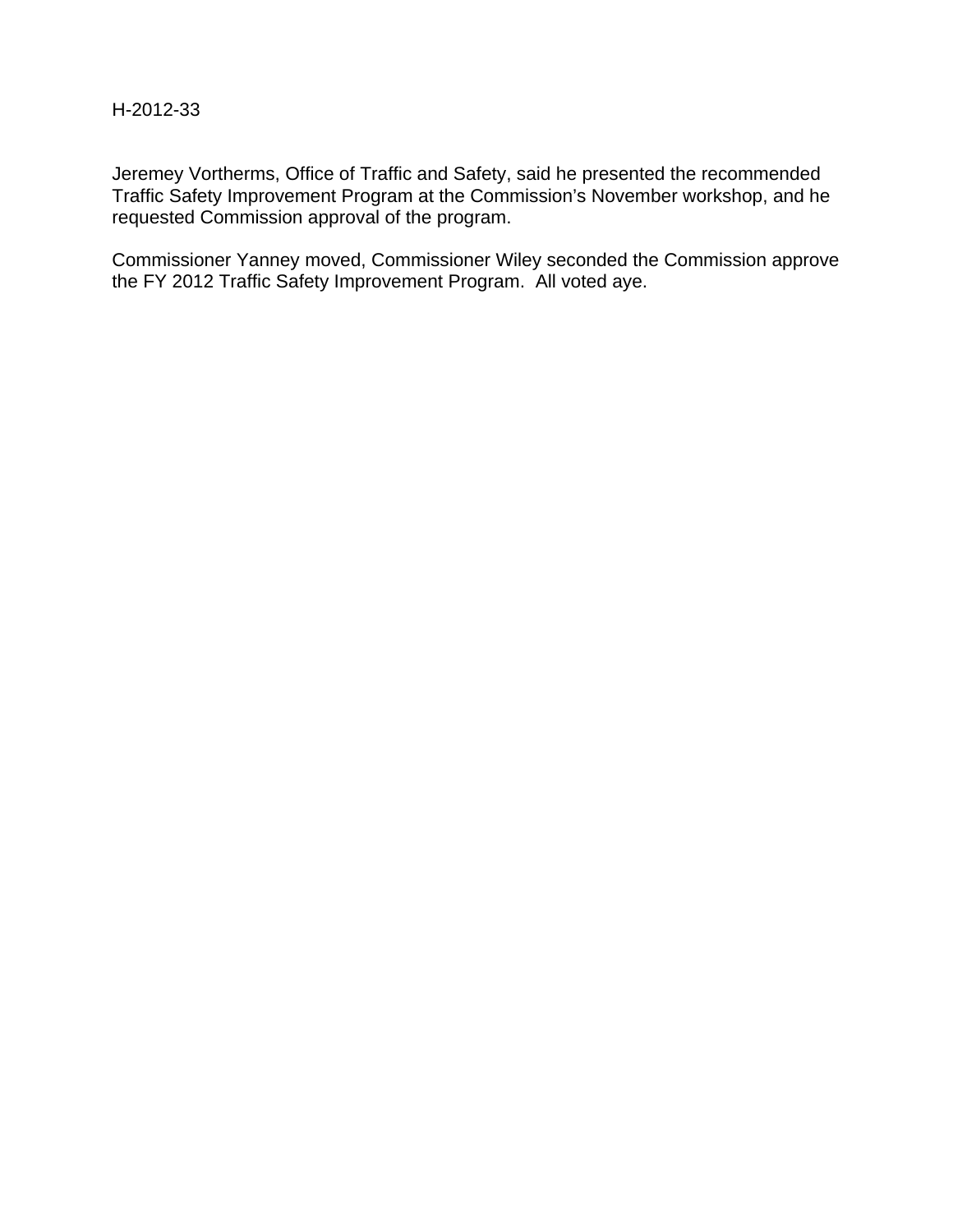| <b>Site Specific - Fully Funded</b> |                                                       |                                                                                                                                                                                                                            |             |                |                  |
|-------------------------------------|-------------------------------------------------------|----------------------------------------------------------------------------------------------------------------------------------------------------------------------------------------------------------------------------|-------------|----------------|------------------|
| <b>Applicant</b>                    | Location                                              | Improvement                                                                                                                                                                                                                | Project     | <b>Request</b> | <b>Recommend</b> |
| City of Sioux City                  | <b>Outer Drive</b>                                    | Pave 4'-6' shoulders and mill-in Rumble Strips to<br>both sides of Outer Drive on the northern<br>boundary of Sioux City.                                                                                                  | \$250,000   | \$200,000      | \$200,000        |
| City of Ankeny                      | SE Oralabor Rd (IA 160)<br>& SE Peachtree Dr.         | Widen North side of SE Oralabor Road to<br>provide Left Turn Lanes and Raised Median,<br>Install traffic signals at intersection                                                                                           | \$872,400   | \$500,000      | \$500,000        |
| City of Des<br>Moines               | Beaver Ave. & Urbandale<br>Ave.                       | Remove existing traffic signalized intersection<br>and construct a Modern Single-lane Roundabout                                                                                                                           | \$1,300,000 | \$350,000      | \$350,000        |
| City of Des<br>Moines               | Hubbell Ave.                                          | Restriping Hubbell Avenue between E 18th and<br>E 33rd Streets from the existing 4-lane roadway<br>to a 3-lane roadway, including bicycle lanes.                                                                           | \$390,000   | \$330,000      | \$330,000        |
| City of Des<br>Moines               | & Walnut St.                                          | Installation of traffic signals, at East 4th St. &<br>E 4th Street at Court Ave. Walnut St. and East 4th St. & Court Ave. Signals<br>with back plates and pedestrian "countdown"<br>signal indications for all approaches. | \$280,000   | \$230,000      | \$230,000        |
| City of Des<br>Moines               | Various locations<br>throughout the City              | Purchase and Installation of updated School<br>Flasher Control System that Operates the City's<br>100 School Flashers                                                                                                      | \$225,000   | \$156,000      | \$156,000        |
| City of Ames                        | West Lincolnway & Dotson                              | Construct improvements to add East and West<br>bound turn lanes and convert a 2-way stop<br>controlled to a signalized intersection                                                                                        | \$1,013,680 | \$500,000      | \$500,000        |
| <b>Marion County</b>                | Co. Rd. T-15 & Co. Rd. G-<br>46, North of Knoxville   | Realign intersection to center of curve, add offset<br>left turn, add rumbles to the curve, install<br>destination light and install chevrons                                                                              | \$398,500   | \$398,500      | \$398,500        |
| Pottawattamie<br>County             | U.S. 6 & Co. Rd. L-55                                 | Reconstruct the current "Y" intersection to a "T"<br>intersection and install turn lanes                                                                                                                                   | \$300,000   | \$300,000      | \$300,000        |
| <b>Audubon County</b>               | Co. Rd. F-24 & Co. Rd. M-<br>66, Northwest of Audubon | Install W4-4P signs at existing Stop Signs and<br>add 3 sets of Transverse Rumbles at the North<br>leg of the Intersection                                                                                                 | \$22,650    | \$22,650       | \$22,650         |
| <b>Dallas County</b>                | 9 locations throughout the<br>County                  | Install Guardrail or improve guardrail at 9<br>locations at bridges                                                                                                                                                        | \$162,000   | \$129,600      | \$129,600        |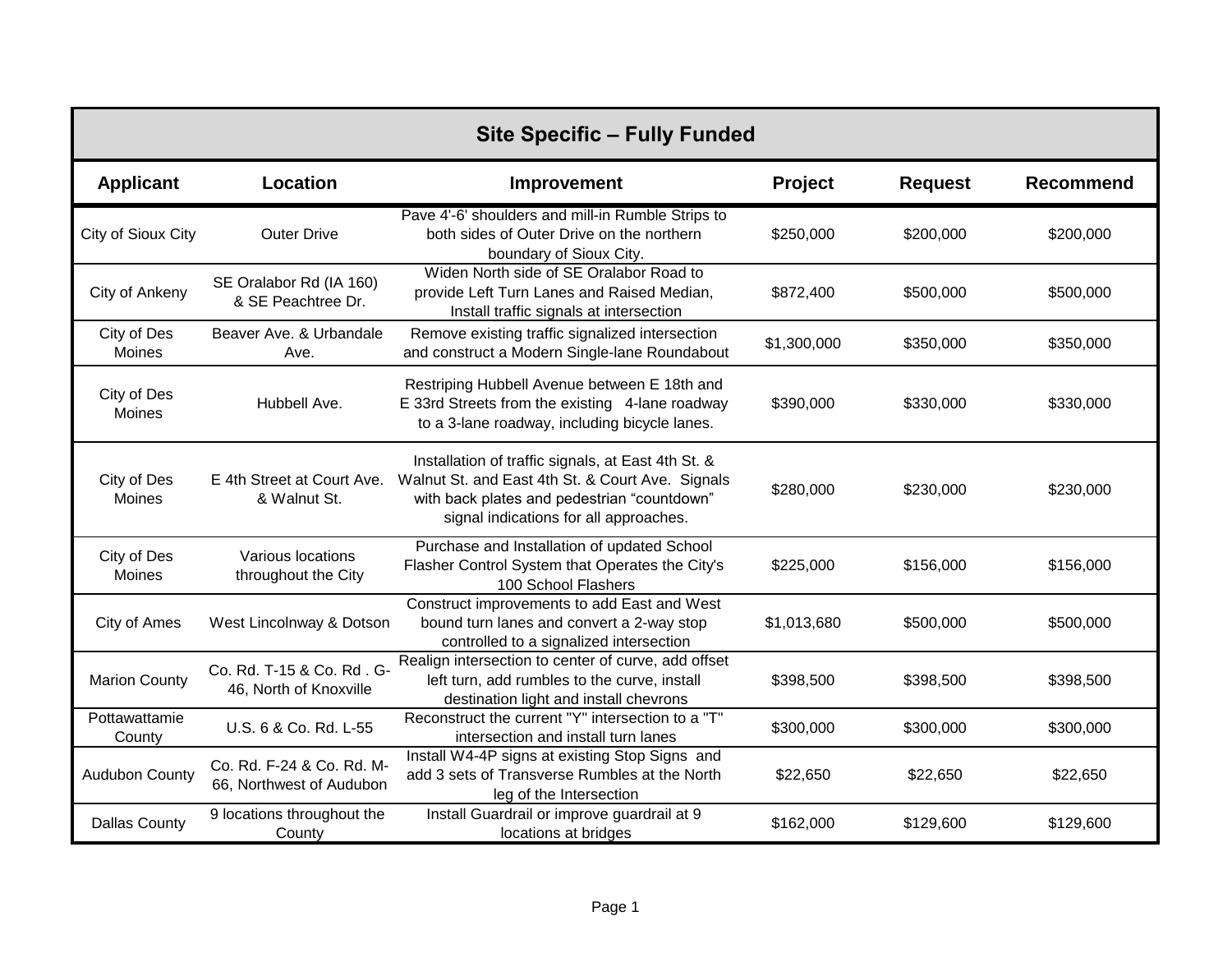| Site Specific - Fully Funded (continued) |                                                   |                                                                                                                                                                                                                                                     |              |                |                  |
|------------------------------------------|---------------------------------------------------|-----------------------------------------------------------------------------------------------------------------------------------------------------------------------------------------------------------------------------------------------------|--------------|----------------|------------------|
| <b>Applicant</b>                         | Location                                          | Improvement                                                                                                                                                                                                                                         | Project      | <b>Request</b> | <b>Recommend</b> |
| Des Moines<br>County                     | Mediapolis Road, 4 miles<br>West of Mediapolis    | Flattening foreslopes, Flattening driveway side<br>slopes and regrade two vertical curves on a 3/4<br>mile section of Roadway                                                                                                                       | \$515,187    | \$500,000      | \$500,000        |
| District #1                              | IA 330, North of U.S. 30<br>in Marshall County    | Pave 2' Shoulders and mill in Rumble Strips on<br>both sides of IA 330                                                                                                                                                                              | \$36,750     | \$36,750       | \$36,750         |
| District #1                              | IA 210, West of Maxwell in<br><b>Story County</b> | Pave 4' Shoulders and mill in Rumble Strips on<br>both sides of IA 210                                                                                                                                                                              | \$62,500     | \$62,500       | \$62,500         |
| District #1                              | IA 415, North of Ankeny in<br>Polk County         | Pave 4' Shoulders and mill in Rumble Strips on<br>both sides of IA 415                                                                                                                                                                              | \$87,500     | \$87,500       | \$87,500         |
| District 2                               | IA 3 in Oelwein                                   | Restriping IA 3 from IA 150 to 9th Ave East from<br>$4$ – lane to a 3 - lane                                                                                                                                                                        | \$49,300     | \$49,300       | \$49,300         |
| District 2                               | IA 76 in Allamakee County                         | Narrow to 11', move centerline 1' to the west,<br>allowing northbound edge line 2' to the west,<br>creating a wider shoulder. Install a rumble strip,<br>upgrade warning signs and mill in reflective tape<br>for the new centerline and edge lines | \$61,400     | \$61,400       | \$61,400         |
| District 2                               | IA 122 & Co. Rd. S-56 in<br><b>Mason City</b>     | Convert from 4 lane to 3 lane and construct<br>offset right hand turn lanes. This will provide a 5-<br>foot wide paved shoulders where none exist<br>currently                                                                                      | \$140,600    | \$140,600      | \$140,600        |
| District 2                               | IA 122 & College Dr. in<br><b>Mason City</b>      | Convert from 4 lane to 3 lane and construct<br>offset right hand turn lanes. This will provide a 5-<br>foot wide paved shoulders where none exist<br>currently                                                                                      | \$124,350    | \$124,350      | \$124,350        |
| District 6                               | IA 150, 4.5 miles North of<br>Independence        | Remove 2 existing 716' radius curves and<br>construct 2 2000' radius curves with 28'<br>pavement, 8' shoulder (4' paved, 4' Granular) and<br>milled in Rumbles                                                                                      | \$4,250,000  | \$500,000      | \$500,000        |
|                                          |                                                   | Subtotal                                                                                                                                                                                                                                            | \$10,541,817 | \$4,679,150    | \$4,679,150      |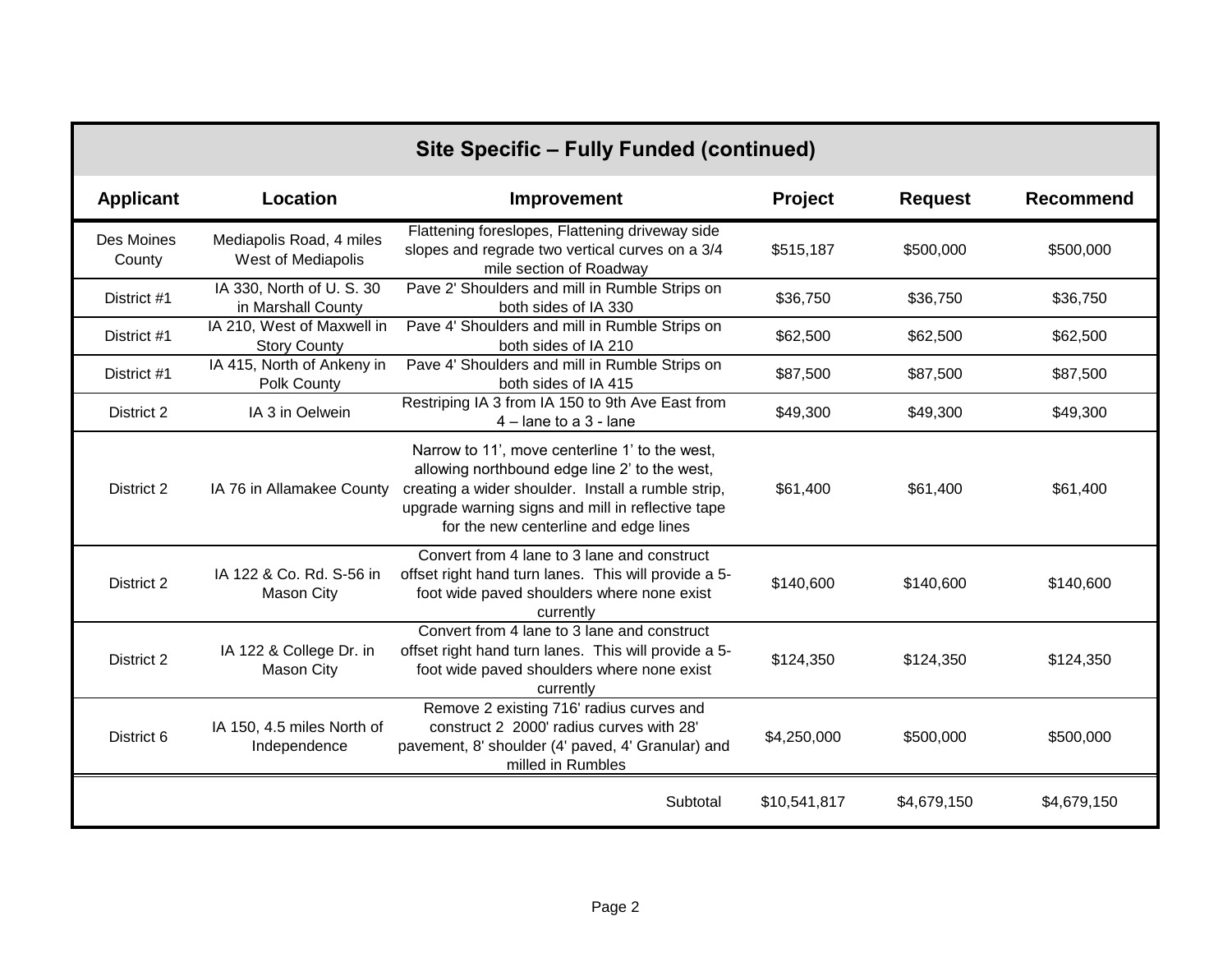| <b>Site Specific -Partially Funded</b> |                                                               |                                                                                                                           |           |                |                  |
|----------------------------------------|---------------------------------------------------------------|---------------------------------------------------------------------------------------------------------------------------|-----------|----------------|------------------|
| <b>Applicant</b>                       | Location                                                      | Improvement                                                                                                               | Project   | <b>Request</b> | <b>Recommend</b> |
| Polk County                            | IA 415                                                        | Install traffic signals and other intersection<br>improvements at NW 26th & IA 415 West of<br>Ankeny                      | \$609,000 | \$165,000      | \$100,000        |
|                                        |                                                               | Subtotal                                                                                                                  | \$609,000 | \$165,000      | \$100,000        |
|                                        |                                                               | <b>Site Specific -Not Funded</b>                                                                                          |           |                |                  |
| <b>Applicant</b>                       | Location                                                      | Improvement                                                                                                               | Project   | <b>Request</b> |                  |
|                                        |                                                               |                                                                                                                           |           |                | <b>Recommend</b> |
| Polk County                            | IA 415                                                        | Construction of Offset Right Turn Lane on SB IA<br>415 at the intersection of NW 84th Ave                                 | \$200,000 | \$200,000      | \$0              |
| City of Dakota City                    | Intersection of 1 <sup>st</sup> Ave.<br>North and Nevada Ave. | Convert "Y" intersection to a Stop Controlled "T"<br>intersection at 1st Ave North and Nevada Ave.<br>east of Dakota City | \$419,830 | \$419,830      | \$0              |
|                                        |                                                               | Subtotal                                                                                                                  | \$619,830 | \$619,830      | \$0              |
|                                        |                                                               |                                                                                                                           |           |                |                  |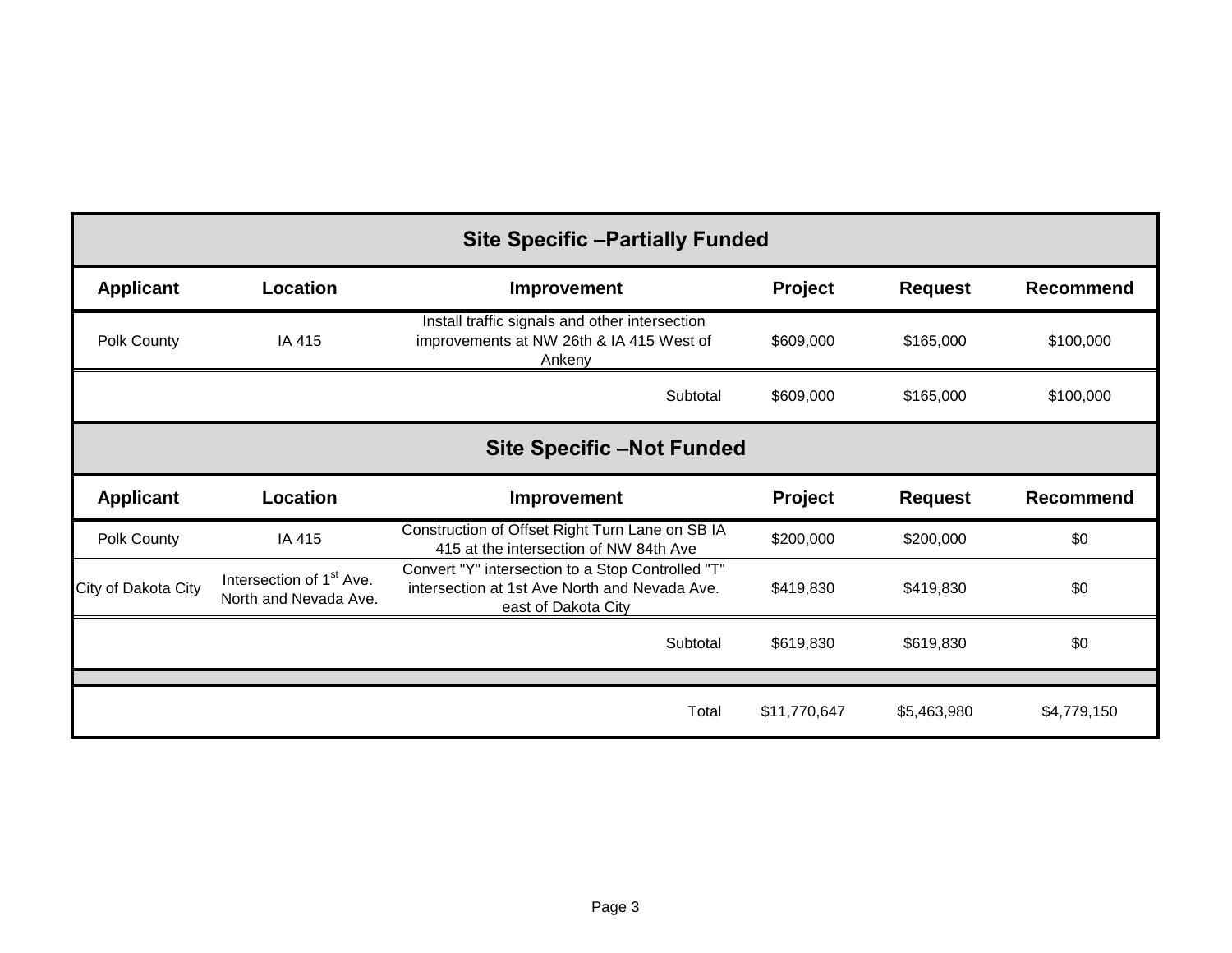| <b>Traffic Control Devices- Fully Funded</b>         |                                           |                                                                                                      |                |                |                                                    |
|------------------------------------------------------|-------------------------------------------|------------------------------------------------------------------------------------------------------|----------------|----------------|----------------------------------------------------|
| <b>Applicant</b>                                     | Location                                  | Improvement                                                                                          | Project        | <b>Request</b> | <b>Recommend</b>                                   |
| <b>City of West Des</b><br>Moines                    | University Ave.                           | Purchase Traffic Signal Battery Back-up Units at<br>High Volume Intersection along University Ave in | \$117,000      | \$117,000      | \$117,000                                          |
| City of Denison                                      | <b>U.S. 30</b>                            | Install new Mast Arms and Poles, replace existing<br>cables, detectors and controller with new       | \$200,000      | \$115,000      | \$115,000                                          |
|                                                      |                                           | Subtotal                                                                                             | \$317,000      | \$232,000      | \$232,000                                          |
|                                                      |                                           | <b>Traffic Control Devices - Partially Funded</b>                                                    |                |                |                                                    |
| <b>Applicant</b>                                     | Location                                  | Improvement                                                                                          | <b>Project</b> | <b>Request</b> | <b>Recommend</b>                                   |
| City of Iowa City                                    | U.S.6                                     | Install Mid-way and Pedestrian Countdown<br>signals at six intersection and make                     | \$33,000       | \$33,000       | \$21,500                                           |
| IDOT - Office of<br><b>Traffic and Safety</b>        | <b>State Wide Locations</b>               | Improved Signing at Horizontal Curves Program                                                        | \$1,000,000    | \$150,000      | \$124,830                                          |
| <b>IDOT</b> - Office of<br><b>Traffic and Safety</b> | <b>State Wide Locations</b>               | Replacement of Overhead Red-Yellow Flashing<br><b>Beacons Program</b>                                | \$200,000      | \$100,000      | \$80,000                                           |
| IDOT - Office of<br><b>Local Systems</b>             | <b>State Wide Locations</b>               | City Sign Replacement Program                                                                        | \$250,000      | \$250,000      | \$80,000                                           |
|                                                      |                                           | Subtotal                                                                                             | \$1,483,000    | \$533,000      | \$306,330                                          |
|                                                      |                                           | <b>Traffic Control Devices - Not Funded</b>                                                          |                |                |                                                    |
| <b>Applicant</b>                                     | Location                                  | Improvement                                                                                          | <b>Project</b> | <b>Request</b> | <b>Recommend</b>                                   |
| <b>Webster County</b>                                | Paved County Roads                        | Upgrade stop and stop ahead signs on low<br>volume paved roads in Webster County                     | \$45,400       | \$27,100       | \$0                                                |
| Van Buren County                                     | Various                                   | Four Grouping project to replace existing aged<br>and weathered Curve and Turn signs                 | \$46,200       | \$32,500       | <b>Horizontal Curves</b><br>Signing Program        |
| <b>Buena Vista</b><br>County                         | Co. Rd. M-44                              | Install Chevrons at curve located 4 miles North of<br><b>Strom Lake</b>                              | \$2,300        | \$2,300        | <b>Horizontal Curves</b><br><b>Signing Program</b> |
| Jasper County                                        | Co. Rd F-17E & W, T-38S,<br>F-62W & T-14S | Upgrade 484 warning signs to a Diamond Grade<br>or Prismatic Grade sheeting.                         | \$60,000       | \$30,000       | <b>Horizontal Curves</b><br>Signing Program        |
|                                                      |                                           | Subtotal                                                                                             | \$153,900      | \$91,900       | \$0                                                |
|                                                      |                                           | Total                                                                                                | \$1,953,900    | \$856,900      | \$538,330                                          |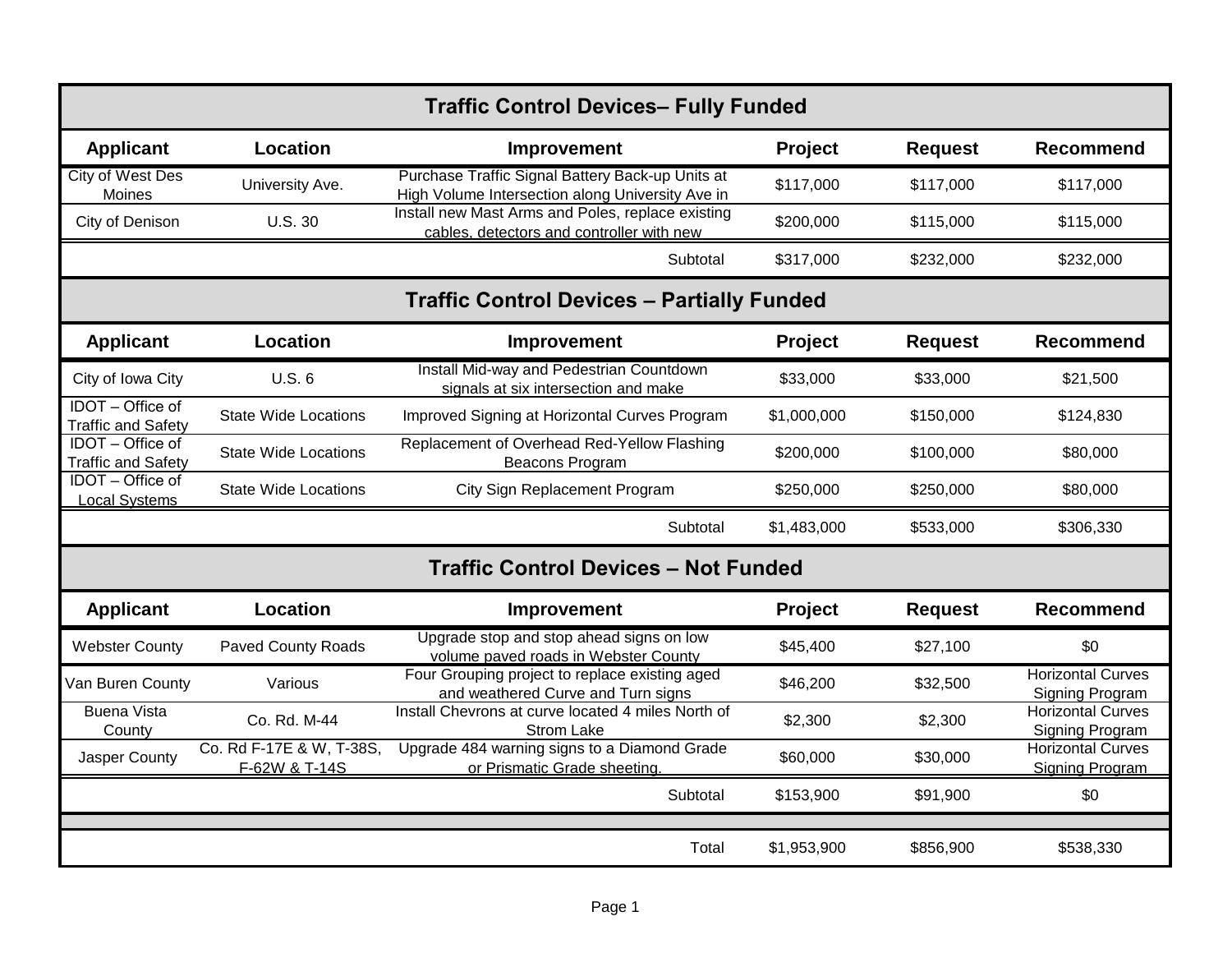| <b>Traffic Safety Studies - Fully Funded</b> |                                                                            |             |                |                  |  |  |
|----------------------------------------------|----------------------------------------------------------------------------|-------------|----------------|------------------|--|--|
| <b>Applicant</b>                             | <b>Description</b>                                                         | Project     | <b>Request</b> | <b>Recommend</b> |  |  |
| DOT-Traffic & Safety *                       | <b>Traffic Safety Liaison Program</b>                                      | \$55,000    | \$55,000       | \$55,000         |  |  |
| DOT-Traffic & Safety *                       | <b>Safety Circuit Rider Support</b>                                        | \$60,000    | \$20,000       | \$20,000         |  |  |
| DOT-Traffic & Safety *                       | Traffic and Safety Engineering Forum,<br><b>Training and Peer Exchange</b> | \$20,000    | \$20,000       | \$20,000         |  |  |
| DOT-Traffic & Safety *                       | Iowa Traffic Safety Data Service (ITSDS)                                   | \$200,000   | \$20,000       | \$20,000         |  |  |
| DOT-Traffic & Safety *                       | Continuation of Iowa's Road Safety Audit<br>Program                        | \$20,000    | \$20,000       | \$20,000         |  |  |
| DOT-Traffic & Safety                         | Website: Enhancements to Safety<br>Information and Data                    | \$15,000    | \$15,000       | \$15,000         |  |  |
| DOT-Traffic & Safety                         | <b>Website: Profiles Presentation Materials</b><br>Automation              | \$40,000    | \$40,000       | \$40,000         |  |  |
| DOT-Traffic & Safety *                       | Crash Magic Statewide License Renewal                                      | \$16,000    | \$16,000       | \$16,000         |  |  |
| <b>DOT-Motor Vehicle Division</b>            | Data Analysis: Crash Facts                                                 | \$20,000    | \$20,000       | \$20,000         |  |  |
| DOT-Traffic & Safety                         | Comprehensive Highway Safety Plan<br>Implementation                        | \$300,000   | \$100,000      | \$100,000        |  |  |
| DOT-Traffic & Safety                         | <b>CHSP Statewide Crash Data Analysis</b>                                  | \$40,000    | \$40,000       | \$40,000         |  |  |
| DOT-Traffic & Safety                         | 2012 Comprehensive Highway Safety Plan<br><b>Development</b>               | \$135,000   | \$35,000       | \$35,000         |  |  |
| <b>DOT-Office of Driver Services</b>         | Young Driver Driver Education                                              | \$80,000    | \$50,000       | \$50,000         |  |  |
| DOT-Traffic & Safety *                       | Integrating Access Management Research<br>into Local Practice              | \$35,000    | \$35,000       | \$35,000         |  |  |
| <b>DOT-Motor Vehicle Enforcement</b>         | <b>CMV/Truck Statewide Crash Causation</b><br>Analysis                     | \$40,000    | \$40,000       | \$40,000         |  |  |
| DOT-Traffic & Safety                         | Operational Evaluation of Suburban<br><b>Growth Corridors</b>              | \$60,000    | \$60,000       | \$60,000         |  |  |
| *On behalf of local governments              | Subtotal                                                                   | \$1,136,000 | \$586,000      | \$586,000        |  |  |